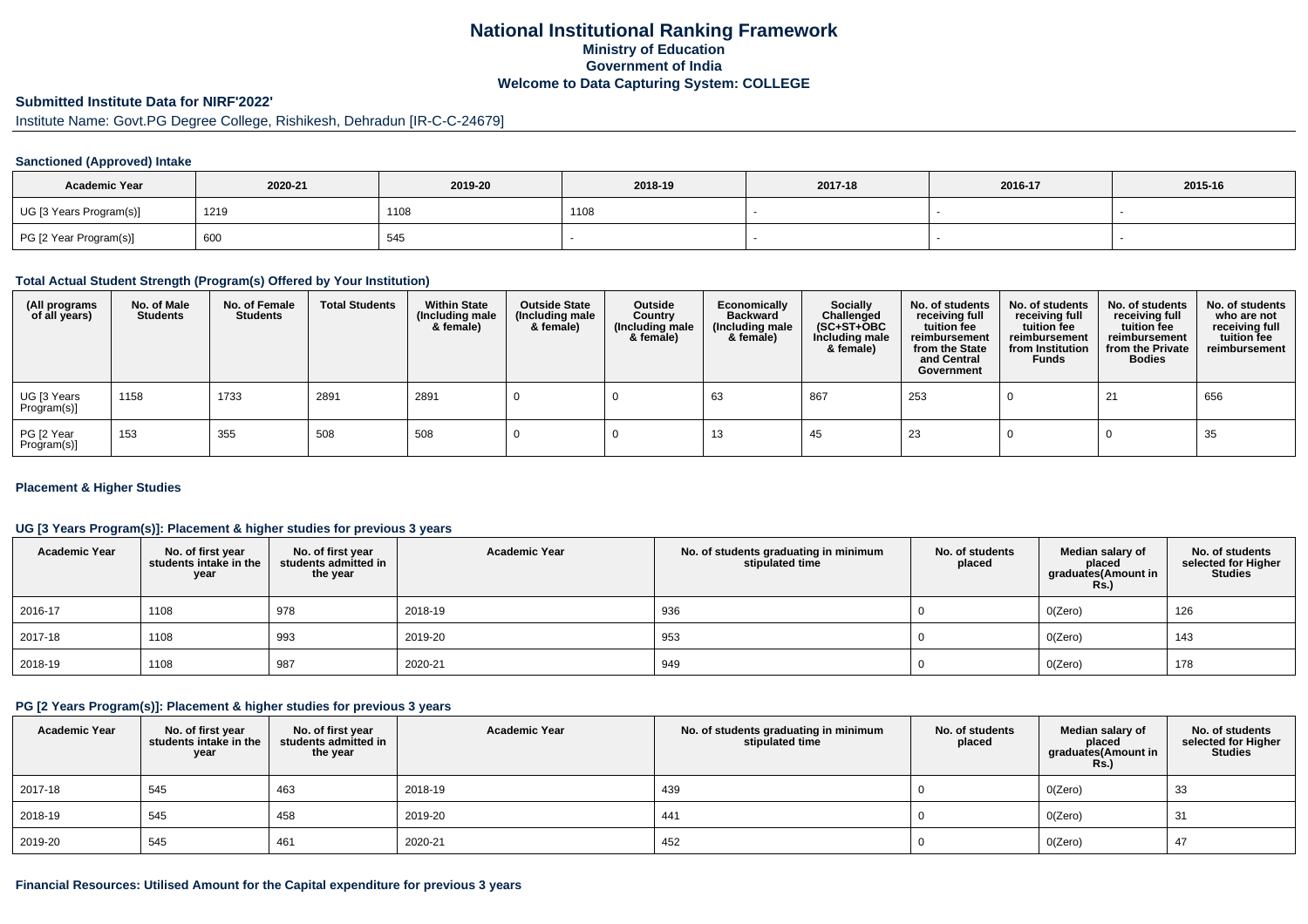| <b>Academic Year</b>                                                                                 | 2020-21                 | 2019-20                | 2018-19                    |  |  |  |  |  |  |  |
|------------------------------------------------------------------------------------------------------|-------------------------|------------------------|----------------------------|--|--|--|--|--|--|--|
|                                                                                                      | <b>Utilised Amount</b>  | <b>Utilised Amount</b> | <b>Utilised Amount</b>     |  |  |  |  |  |  |  |
| Annual Capital Expenditure on Academic Activities and Resources (excluding expenditure on buildings) |                         |                        |                            |  |  |  |  |  |  |  |
| Library                                                                                              | 200000 (two lakh)       | 500000 (five lakh)     | 91000 (ninty one thousand) |  |  |  |  |  |  |  |
| New Equipment for Laboratories                                                                       | 1400000 (fourteen lakh) | 400000 (four lakh)     | 50000 (fifty thousand)     |  |  |  |  |  |  |  |
| Other expenditure on creation of Capital Assets (excluding<br>expenditure on Land and Building)      | 20000000 (two crore)    | 0 (zero)               | 0 (zero)                   |  |  |  |  |  |  |  |

## **Financial Resources: Utilised Amount for the Operational expenditure for previous 3 years**

| 2020-21<br><b>Academic Year</b>                                                                                                                                                                 |                                                                            | 2019-20                                                                         | 2018-19                                                                       |  |  |  |  |  |  |  |
|-------------------------------------------------------------------------------------------------------------------------------------------------------------------------------------------------|----------------------------------------------------------------------------|---------------------------------------------------------------------------------|-------------------------------------------------------------------------------|--|--|--|--|--|--|--|
| <b>Utilised Amount</b>                                                                                                                                                                          |                                                                            | <b>Utilised Amount</b>                                                          | <b>Utilised Amount</b>                                                        |  |  |  |  |  |  |  |
| <b>Annual Operational Expenditure</b>                                                                                                                                                           |                                                                            |                                                                                 |                                                                               |  |  |  |  |  |  |  |
| Salaries (Teaching and Non Teaching staff)                                                                                                                                                      | 105000000 (ten crore fifty lakh)                                           | 102152370 (ten crore twenty one lakh fifty two thousand three<br>hundred senty) | 104722098 (ten crore forty seven lakh twenty two thousand<br>ninty eight)     |  |  |  |  |  |  |  |
| Maintenance of Academic Infrastructure or consumables and<br>other running expenditures (excluding maintenance of hostels<br>and allied services, rent of the building, depreciation cost, etc) | 3453522 (thirty four lakh fifty three thousand five hundred<br>twenty two) | 5238632 (fifty two lakh thirty eight thousand six hundred thirty<br>two)        | 2178772 (twenty one lakh seventy eight thousand seven<br>hundred seventy two) |  |  |  |  |  |  |  |
| Seminars/Conferences/Workshops                                                                                                                                                                  | $0$ (zero)                                                                 | 150000 (one lakh fifty thousand)                                                | 200000 (two lakh)                                                             |  |  |  |  |  |  |  |

## **PCS Facilities: Facilities of physically challenged students**

| 1. Do your institution buildings have Lifts/Ramps?                                                                                                         | Yes, more than 80% of the buildings |
|------------------------------------------------------------------------------------------------------------------------------------------------------------|-------------------------------------|
| 2. Do your institution have provision for walking aids, including wheelchairs and transportation from one building to another for<br>handicapped students? | No                                  |
| 3. Do your institution buildings have specially designed toilets for handicapped students?                                                                 | Yes, more than 40% of the buildings |

# **Faculty Details**

| <b>Srno</b> | <b>Name</b>               | Age | Designation                | Gender | Qualification | <b>Experience (In</b><br>Months) | <b>Currently working</b><br>with institution? | <b>Joining Date</b> | <b>Leaving Date</b>      | <b>Association type</b> |
|-------------|---------------------------|-----|----------------------------|--------|---------------|----------------------------------|-----------------------------------------------|---------------------|--------------------------|-------------------------|
|             | Poonam Rawat              | 35  | <b>Assistant Professor</b> | Female | M. Phil       | 91                               | Yes                                           | 11-07-2013          | --                       | Regular                 |
| 2           | Savita Verma              | 46  | Associate Professor        | Female | Ph.D          | 192                              | Yes                                           | 12-07-2012          | --                       | Regular                 |
| 3           | Preet Pal Singh           | 42  | Associate Professor        | Male   | Ph.D          | 192                              | Yes                                           | 14-07-2014          | --                       | Regular                 |
|             | Sujata                    | 50  | <b>Assistant Professor</b> | Female | Ph.D          | 168                              | Yes                                           | 10-12-2010          | $\sim$                   | Regular                 |
| 5           | Girish Chandra<br>Benjwal | 56  | Professor                  | Male   | Ph.D          | 288                              | Yes                                           | 20-09-2018          | $\overline{\phantom{a}}$ | Regular                 |
| 6           | Yashoda                   | 61  | Professor                  | Female | Ph.D          | 468                              | No                                            | 01-07-1997          | 30-06-2021               | Regular                 |
|             | Rakesh Bhatt              | 50  | <b>Assistant Professor</b> | Male   | Ph.D          | 96                               | Yes                                           | 24-09-2019          | $\sim$                   | Regular                 |
| 8           | Kiran Tripathy            | 45  | <b>Assistant Professor</b> | Female | Ph.D          | 60                               | Yes                                           | 14-09-2019          | --                       | Regular                 |
| 9           | Ved Prakash               | 63  | Associate Professor        | Male   | Ph.D          | 264                              | Yes                                           | 04-08-2015          | --                       | Regular                 |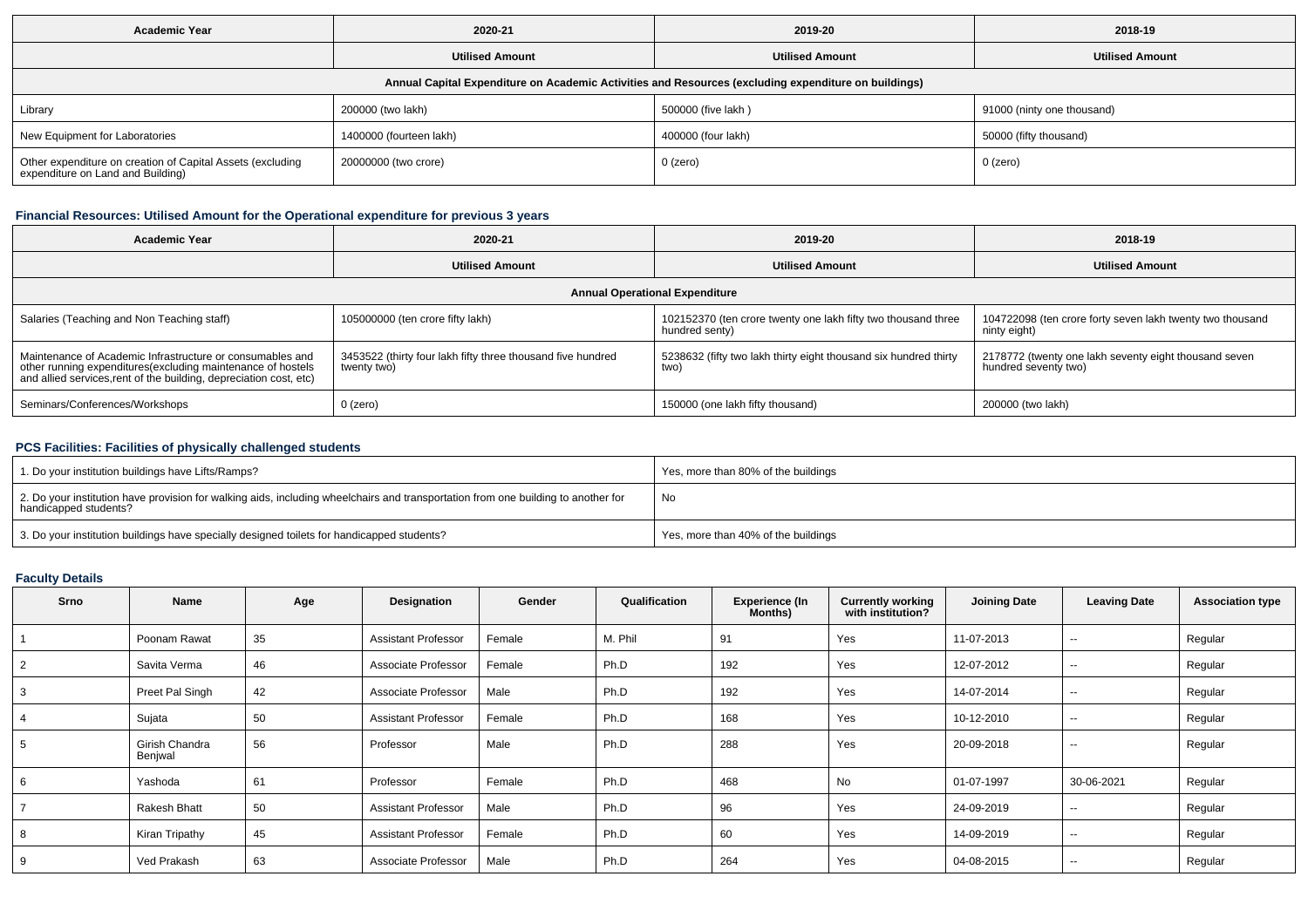| 10     | Sharad Kumar<br>Tripathi | 50 | <b>Assistant Professor</b> | Male   | Ph.D | 156 | Yes | 23-07-2017 | $\overline{\phantom{a}}$ | Regular |
|--------|--------------------------|----|----------------------------|--------|------|-----|-----|------------|--------------------------|---------|
| 11     | Snehlata                 | 39 | <b>Assistant Professor</b> | Female | Ph.D | 60  | Yes | 30-09-2014 | $\overline{\phantom{a}}$ | Regular |
| 12     | Seema Pandey             | 39 | Assistant Professor        | Female | Ph.D | 60  | Yes | 07-11-2016 | --                       | Regular |
| 13     | Pritam Kumari            | 49 | <b>Assistant Professor</b> | Female | Ph.D | 84  | Yes | 18-12-2014 | ⊷.                       | Regular |
| 14     | Sushma Gupta             | 64 | Professor                  | Female | Ph.D | 516 | Yes | 02-12-1995 | $\overline{\phantom{a}}$ | Regular |
| 15     | Pooja Kukreti            | 47 | Associate Professor        | Female | Ph.D | 192 | Yes | 10-09-2009 | --                       | Regular |
| 16     | Gulshan Kumar<br>Dhingra | 52 | Professor                  | Male   | Ph.D | 288 | Yes | 12-07-2014 | $\overline{\phantom{a}}$ | Regular |
| 17     | Indu Tiwari              | 44 | Associate Professor        | Female | Ph.D | 196 | Yes | 15-09-2018 | Ξ.                       | Regular |
| 18     | Anil Kumar               | 45 | Associate Professor        | Male   | Ph.D | 196 | Yes | 12-07-2014 | ⊶.                       | Regular |
| 19     | Prem Singh<br>Chauhan    | 51 | <b>Assistant Professor</b> | Male   | Ph.D | 288 | Yes | 12-03-2019 | -−                       | Regular |
| 20     | Hitendra Singh           | 42 | Associate Professor        | Male   | Ph.D | 196 | Yes | 15-09-2018 | --                       | Regular |
| 21     | Vibha Kumar              | 40 | <b>Assistant Professor</b> | Female | Ph.D | 144 | Yes | 15-09-2018 | ⊷.                       | Regular |
| 22     | Shakunj Rajput           | 41 | <b>Assistant Professor</b> | Female | Ph.D | 60  | Yes | 14-07-2016 | $\overline{\phantom{a}}$ | Regular |
| 23     | Suresh Kumar             | 47 | <b>Assistant Professor</b> | Male   | Ph.D | 240 | Yes | 23-11-2016 | --                       | Regular |
| 24     | Kiran Joshi              | 44 | <b>Assistant Professor</b> | Female | Ph.D | 84  | Yes | 23-07-2013 | $\overline{\phantom{a}}$ | Regular |
| 25     | Puran Singh Khati        | 47 | <b>Assistant Professor</b> | Male   | Ph.D | 60  | Yes | 08-12-2012 | $\overline{\phantom{a}}$ | Regular |
| 26     | Mrityunjay Sharma        | 45 | <b>Assistant Professor</b> | Male   | Ph.D | 196 | Yes | 12-07-2014 | --                       | Regular |
| 27     | <b>Hemant Singh</b>      | 44 | <b>Assistant Professor</b> | Male   | Ph.D | 196 | Yes | 19-08-2016 | $\overline{\phantom{a}}$ | Regular |
| 28     | Sumita Srivastava        | 47 | Professor                  | Female | Ph.D | 288 | Yes | 12-07-2014 | $\overline{\phantom{a}}$ | Regular |
| 29     | Vijendra Lingwal         | 46 | Associate Professor        | Male   | Ph.D | 196 | Yes | 01-12-2012 | -−                       | Regular |
| 30     | Ruby Tabassum            | 45 | <b>Assistant Professor</b> | Female | Ph.D | 84  | Yes | 27-10-2014 | Ξ.                       | Regular |
| 31     | Mamta Naithani           | 58 | Associate Professor        | Female | Ph.D | 432 | Yes | 05-09-2007 | $\overline{\phantom{a}}$ | Regular |
| 32     | Niranjana Sharma         | 57 | Professor                  | Female | Ph.D | 288 | Yes | 04-01-2019 | -−                       | Regular |
| 33     | Satish Chandra Pant      | 49 | Associate Professor        | Male   | Ph.D | 196 | Yes | 18-07-2005 | $\overline{\phantom{a}}$ | Regular |
| 34     | <b>Bharat Singh</b>      | 59 | Associate Professor        | Male   | Ph.D | 288 | Yes | 04-01-2017 |                          | Regular |
| 35     | Ajay Prasad Uniyal       | 51 | Associate Professor        | Male   | Ph.D | 196 | Yes | 01-07-2019 | Щ,                       | Regular |
| 36     | Chatar Singh Negi        | 50 | Associate Professor        | Male   | Ph.D | 196 | Yes | 02-07-2019 | Щ,                       | Regular |
| 37     | Alpana Joshi             | 58 | Professor                  | Female | Ph.D | 312 | Yes | 22-12-1995 | ц,                       | Regular |
| $38\,$ | N K Dhoundhiyal          | 65 | Associate Professor        | Male   | Ph.D | 432 | No  | 20-09-2018 | 31-12-2021               | Regular |
| 39     | Mukti Nath Yadav         | 53 | Professor                  | Male   | Ph.D | 288 | Yes | 12-07-2014 | Щ,                       | Regular |
| $40\,$ | Kalika Kale              | 44 | <b>Assistant Professor</b> | Female | Ph.D | 84  | Yes | 10-11-2014 | ⊶.                       | Regular |
| 41     | Rakesh Kumar             | 53 | Professor                  | Male   | Ph.D | 264 | Yes | 14-07-2014 | н,                       | Regular |